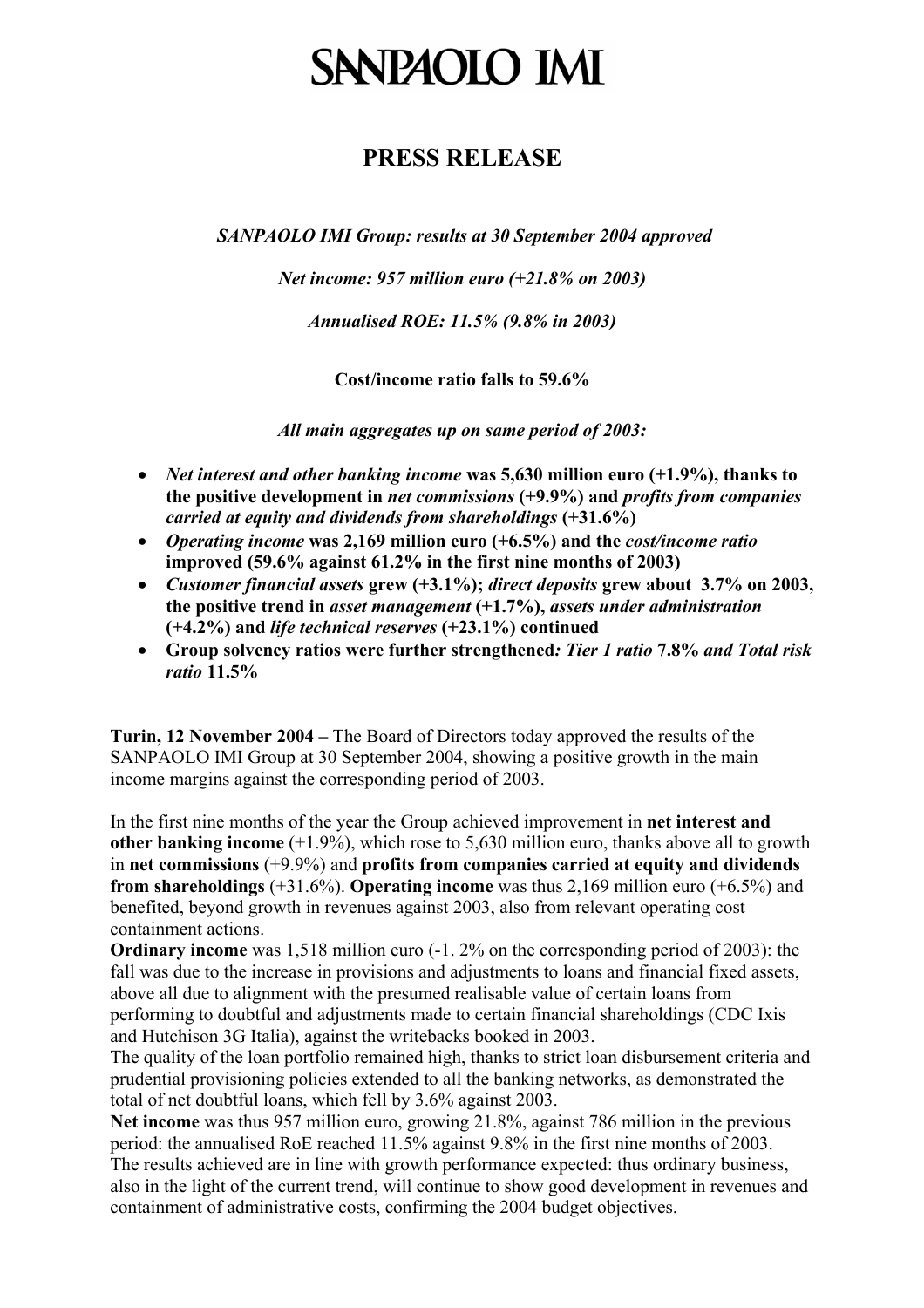Group **net interest and other banking income** was 5,630 million euro, thanks above all to the positive performance in commission income.

**Net interest income** in the first nine months of 2004 was 2,702 million euro: the reduction of 3.3% on the same period of last year was due substantially to the deterioration in total spread, attributable to the decline in market rates (three-month Euribor, in average terms, shrank by 31 basis points, from 2.40% to 2.09%) and lower returns from fund imbalances, only partially mitigated by the contribution generated by volumes. Average balances of interest bearing activities of the Group increased by 1% compared to the first nine months of 2003 and the interest bearing liabilities by 0.6%.

**Net loans to customers** at the end of September 2004 were 120.2 billion euro, largely stable on an annual basis. The performance was substantially the result of opposing trends between the increase in medium- and long-term loans (+7.3%), which counterbalanced the fall in short-term financings

 $(-11.7\%)$ .

In medium- and long-term lending the good progress in financings to the retail sector continued (3 billion euro in property mortgages made by the domestic banking networks, up by 11.7% against the same period of 2003) as did loans to public works and infrastructure, up against the end of September 2003 (the total loans of Banca OPI at the end of the period were 18.4 billion euro).

**Direct deposits** were approximately 133.9 billion euro, up 3.7% on an annual basis and 1.6% from the beginning of the year.

At the end of September the Group's domestic market share was 10.3% in both loans and direct deposits.

Group **net commissions** in the first nine months of 2004 were 2,396 million euro, up 9.9% on the previous corresponding period. The movement benefited from the recovery in financial markets and was led by management, trading and consultancy (+9.9%), thanks to performance in asset management (+15.2%). The commissions from asset management in the nine months were approximately 50% of the total and higher than the 162 million in the same period of 2003. The development is due both to the positive performance effect, and to customers' choosing a product mixed more directed towards equity funds and life policies. Also worthy of remark were the excellent results from traditional banking areas, such as financings and guarantees  $(+34.6%)$  and deposits and current accounts  $(+9.3%).$ The commission flow in the third quarter was 794 million euro, up on the first, but lower than the second, which had benefited from particularly high revenues in the tax collection sector.

**Customer financial assets** at the end of September were 374.3 billion euro, up 3.1% on the corresponding period of 2003 and 1.7% from the beginning of the year.

**Indirect deposits** were 240.5 billion euro, up 2.7% against the end of September 2003, because of development in both managed and administered funds. In particular, growth in **asset management** (+1.7% on the end of September 2003) was determined both by net inflows from the distribution networks in life assurance, and by the revaluation in assets under management, which compensated for the disinvestments in mutual funds and fund-based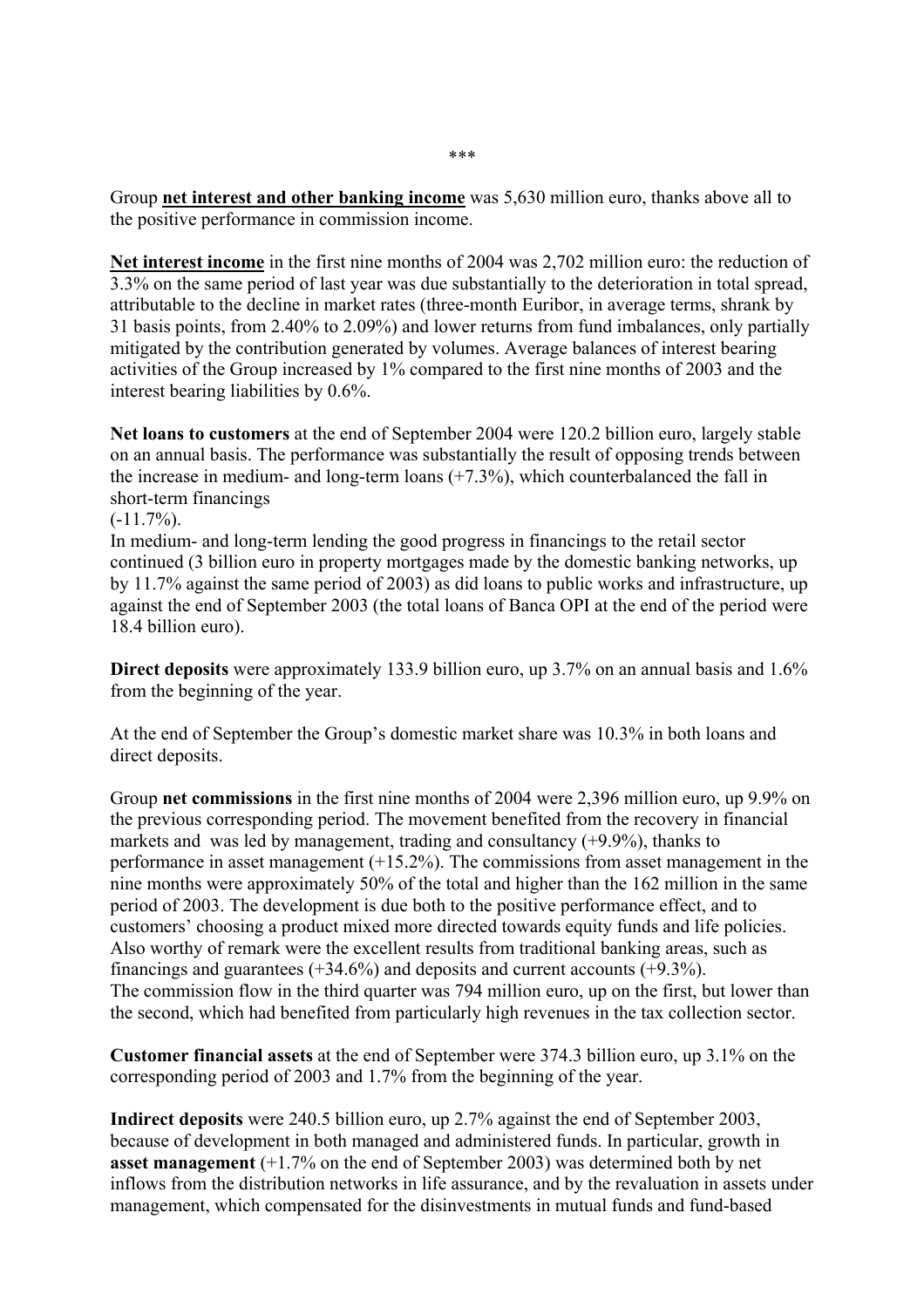management. In the 12 months, there was repositioning within mutual funds towards equities, whose share rose from 21.4% to 24.9%, while other categories of funds fell. In mutual funds SANPAOLO IMI Group continues to hold first position in the domestic market, with market share of 20.5%.

**Life technical reserves** confirmed the growth already shown in 2003 (+23.1% compared to the end of September 2003 and +16.4% from the beginning of the year): life assurance products represented one of customers' preferred form of investment, shown in renewed interest in traditional policies, where the Group's range was upgraded in 2004. Net inflow from the distribution networks in the first nine months was 4.5 billion. euro and took life technical reserves to 39 billion euro.

The total stock of asset management at the end of September was 144.5 billion euro. **Assets under administration were almost** 96 billion euro (+4.2% on an annual basis, +3.6% from the beginning of the year).

**Profits from financial transactions and dividends from shares** were 257 million euro against 339 at September 2003 (-24.2%).

**Profits from companies valued at equity and dividends from shareholdings** at the end of September reached 275 million euro (+31.6%): the growth benefited above all from the increase in income from the insurance companies, whose business is expanding significantly.

**Operating income** in the first nine months was 2,169 million euro, up 6.5% from the end of September 2003, thanks also to an attentive policy of cost containment.

**Administrative expenses** were 3,373 million euro, down (-0.7%) on the first nine months of 2003: the containment of personnel expenses and indirect duties and taxes more than counterbalanced the slight increase of other administrative expenses. Personnel expenses (2,074 million euro) fell by 1.5% thanks to actions to optimise personnel through the rationalization of the corporate centres and integration of the commercial banks' distribution networks. These actions were translated into a reduction in Group employees (- 3,8% in average terms), which led to a cost reduction such as to compensate for the ordinary trend in compensation, including the estimated charge from the renewal of the CCNL. Other administrative expenses were 1.101 million euro, with a growth of 1%, less than trend inflation: IT expenses, which represent approximately 28% of total, fell by 1.3%, benefiting from the processes of IT integration of the commercial banks undertaken by the Group.

The cost/income ratio in the first nine months of 2004 was 59.6%, with a reduction of 1.6 percentage points on the corresponding period of 2003.

#### **Adjustments of merger goodwill and positive differences arising on consolidation and net equity were** 108 million euro (-6.1% against September 2003).

**Provisions and net adjustments to loans and financial fixed assets** were 543 million euro, against 385 million in the first nine months of 2003, up 41%.

The net flow includes 109 million euro for **provisions for risks and charges**, substantially stable on 2003 and 370 million euro for **provisions and adjustments for credit risks** (292 million in 2003, +26.7%): the number is derived from presumed realisable value of specific positions included in doubtful loans.

The net flow includes, further, 64 million euro of **net adjustments to financial fixed assets**  (14 million in net writebacks in the first nine months of 2003): the writeback for the value of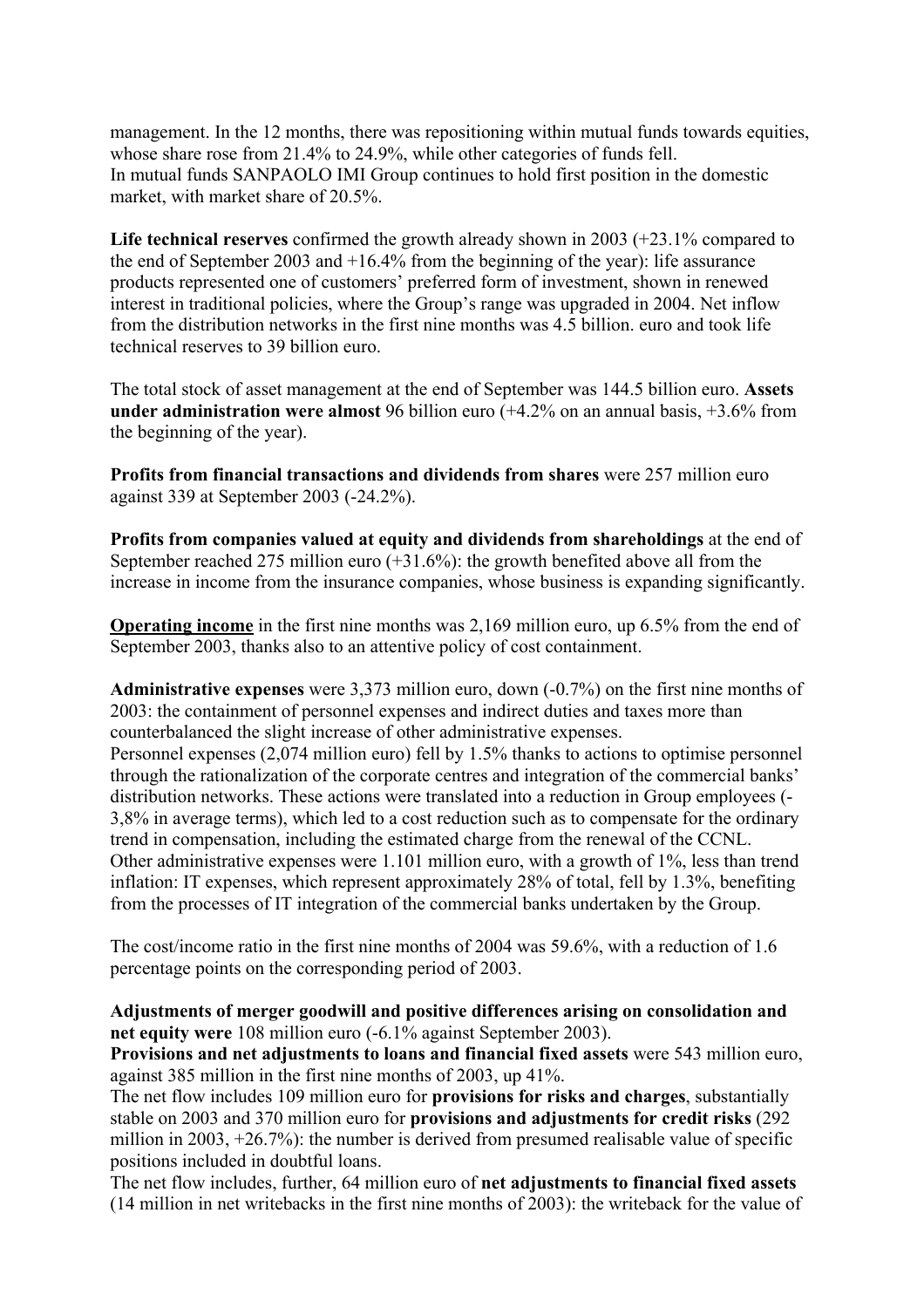the shareholding in SCH was taken to 56 million euro against Interim 92 million and prudent adjustments concerning CDC Ixis (50 million euro) and Hutchison-3G Italia (61 million euro) are confirmed.

In the first nine months of 2004 Group general reserves were 1,163 million euro (1,102 at December 2003), or 1% of the performing loan portfolio: the risk coverage level was increased with general provisions of 65 million euro, to keep a correct balance between the high credit quality of the portfolio and the instability of the economic outlook. The increase in the reserve includes 14 million euro attributable to the grow in covering for the exposure connected to the convertible loan facility to the FIAT Group.

Compared to the first nine months of 2003 **net non-performing loans** fell by 4.9% (1,177 million euro on 1,237 in the corresponding period of 2003), while **problem loans, restructured loans and loans in course of restructuring** (1,362 million euro on 1,407 in 2003) fell by 3.2%: coverage ratios were respectively 74.3% and 34.9%. Asset quality, notwithstanding difficult circumstances, remains high and the Group's credit risk indices are, therefore, still at good levels: the ratio of net non-performing loans/net loans to customers and problem loans in course of restructuring/net loans to customers were respectively 1% and 1.1%.

**Ordinary income** was 1,518 million euro.

**Net extraordinary revenues** were 72 million euro, against 211 million net extraordinary charges in the corresponding period of 2003 and include the capital gain of 55 million euro from the sale of the remaining 30% of Finconsumo Banca to SCH, in January.

**Gross income** was therefore 1,590 million euro (+20%); the **tax rate** was 36,7%, lower than that in the first nine months of 2003, above all because of the new tax regime concerning charges and revenues concerning shareholding investments in force from 2004 and, further, the reduction of one percentage point in corporate tax.

At the end of September 2004 Group solvency ratios were 7.8% (**tier 1 ratio)** and 11.5% per (**total risk ratio).** 

The results are given in detail in the statement of income and balance sheet attached to the news release.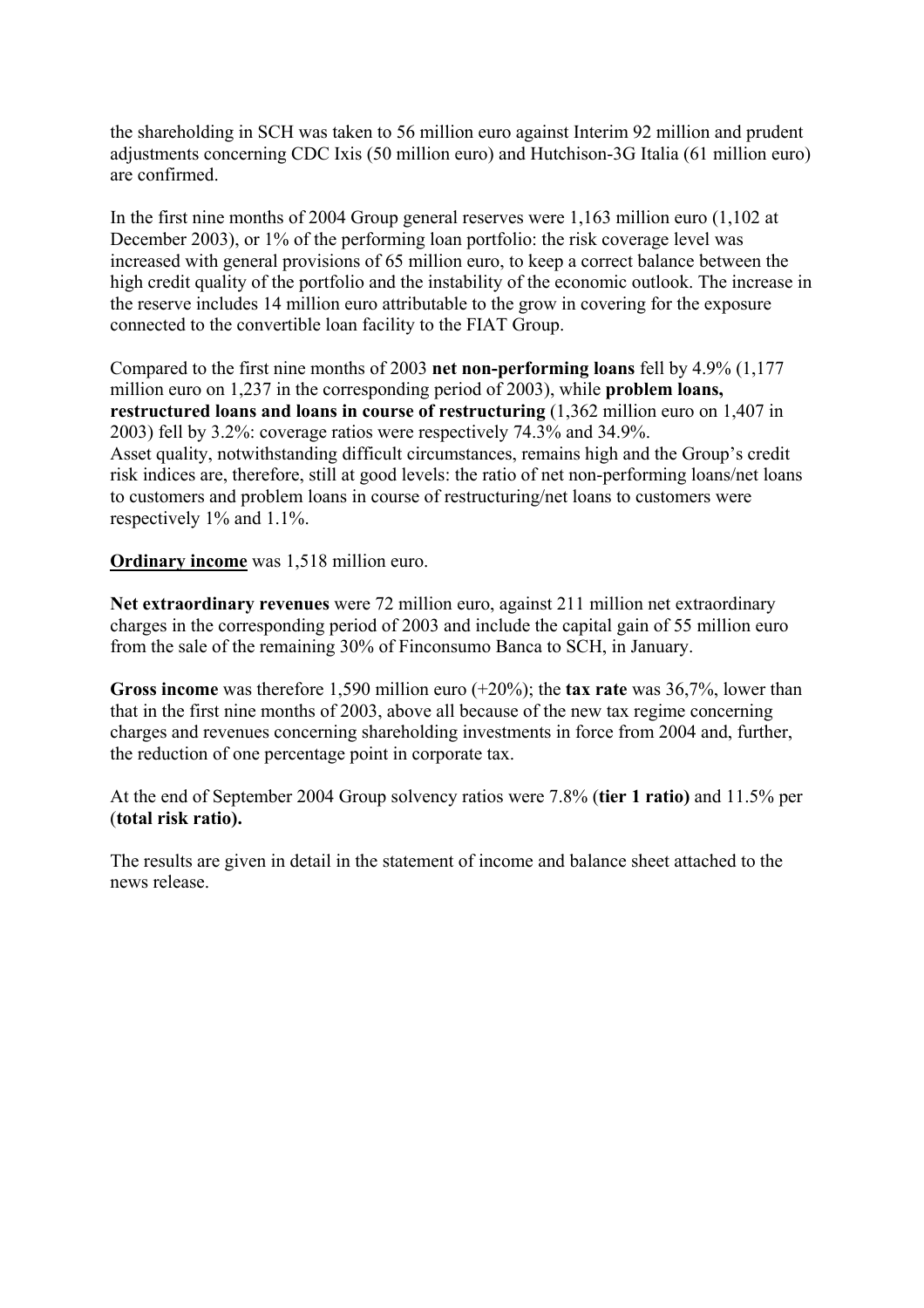#### Private Securities Litigation Reform Act 1995

This press release contains forward-looking statements which reflect management's current views with respect to certain future events and financial performance, such as statements that include the words "in line with expectations or objectives" or similar expressions. Actual results may differ materially from those projected or implied in the forward-looking statements. Furthermore, certain forward-looking statements are based upon assumptions of future events which may not prove to be accurate. The following could cause actual results to differ materially from those projected or implied in any forward-looking statements: competitive conditions or unexpected changes in the markets served by Sanpaolo IMI, fiscal policy or plans in Italy or the European Union, unexpected turbulence in interest rates, foreign exchange rates or equity prices, regional or general changes in asset valuations, the business and financial condition of the company or its customers, Italian and foreign laws, regulations and taxes and the adequacy of loss reserves and general economic conditions in Italy and in other countries where Sanpaolo IMI conducts its business. The foregoing factors should not be considered as exhaustive. Because of such uncertainties and risks, readers should not place undue reliance on such forwardlooking statements, which speak only as of the date of this press release. Sanpaolo IMI assumes no responsibility to update any such forward-looking statements.

#### **INVESTOR RELATIONS**

**\_\_\_\_\_\_\_\_\_\_\_\_\_\_\_\_\_\_\_\_\_\_\_\_\_\_\_\_** 

[investor.relations@sanpaoloimi.com](mailto:investor.relations@sanpaoloimi.com) **-**Telefax +39 011 5552989

[www.grupposanpaoloimi.com](http://www.grupposanpaoloimi.com/)

**Dean Quinn** (+39 011 5552593) **Damiano Accattoli** (+39 011 5553590) **Alessia Allemani** (+39 011 5556147) **Andrea Filtri** (+39 011 5556965) **Cristina Montarolo** (+39 011 5555907) **Anna Monticelli** (+39 011 5552526)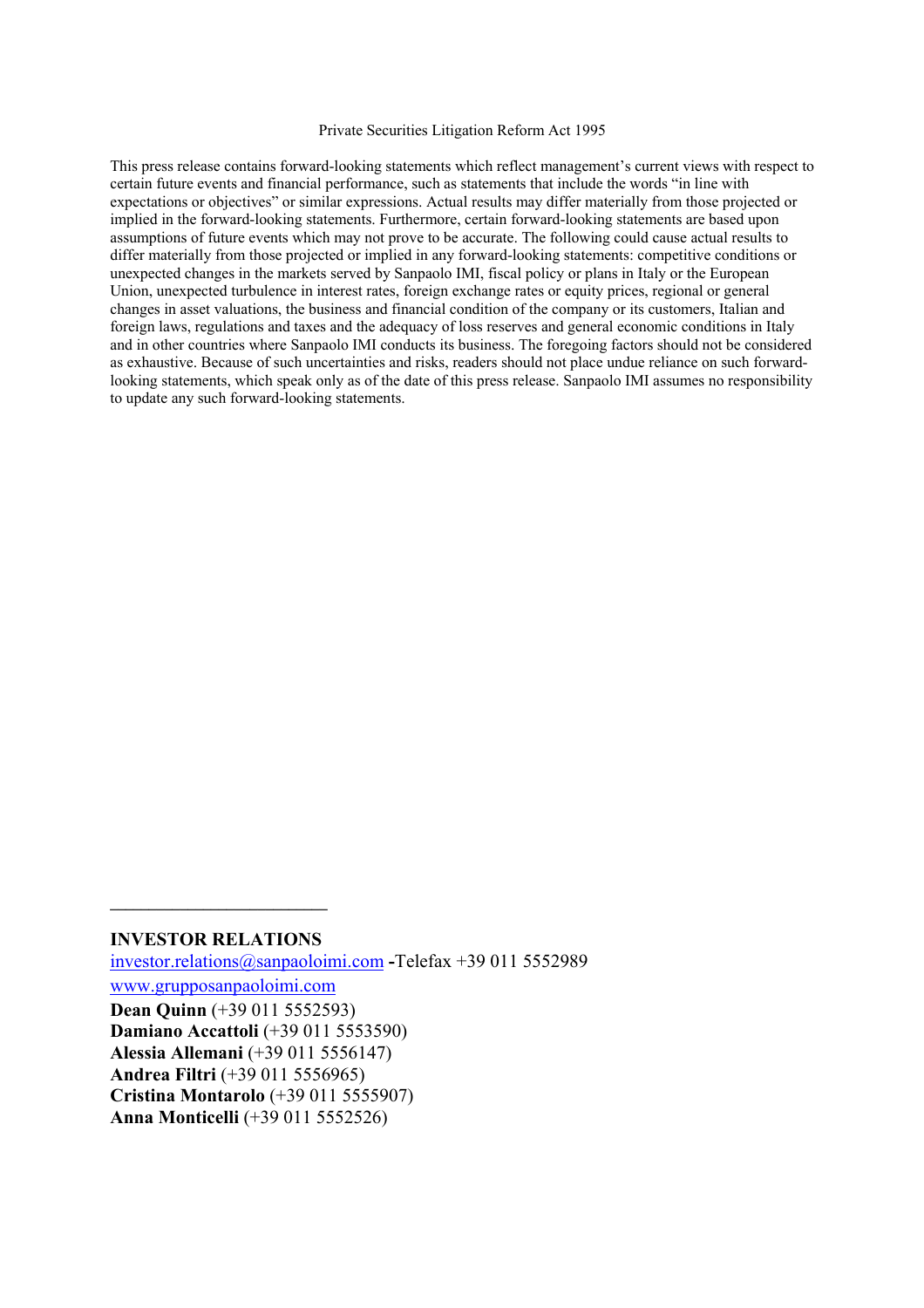## **Reclassified consolidated statement of income**

|                                                                           | 2004                    | First nine months First nine months<br>2003 pro-forma<br>(1)(2) | <b>Change First nine</b><br>months 2004 / First<br>nine months 2003<br>pro-forma % |
|---------------------------------------------------------------------------|-------------------------|-----------------------------------------------------------------|------------------------------------------------------------------------------------|
|                                                                           | $(\epsilon/\text{mil})$ | $(\epsilon/\text{mil})$                                         |                                                                                    |
| <b>NET INTEREST INCOME</b>                                                | 2.702                   | 2.795                                                           | $-3,3$                                                                             |
| Net commissions and other net dealing revenues                            | 2.396                   | 2.181                                                           | $+9,9$                                                                             |
| Profits and losses from financial transactions and dividends on shares    | 257                     | 339                                                             | $-24,2$                                                                            |
| Profits from companies carried at equity and dividends from shareholdings | 275                     | 209                                                             | $+31,6$                                                                            |
| NET INTEREST AND OTHER BANKING INCOME                                     | 5.630                   | 5.524                                                           | $+1,9$                                                                             |
| Administrative costs                                                      | $-3.373$                | $-3.396$                                                        | $-0,7$                                                                             |
| - personnel                                                               | $-2.074$                | $-2.106$                                                        | $-1,5$                                                                             |
| - other administrative costs                                              | $-1.101$                | $-1.090$                                                        | $+1,0$                                                                             |
| - indirect duties and taxes                                               | $-198$                  | $-200$                                                          | $-1,0$                                                                             |
| Other operating income, net                                               | 231                     | 244                                                             | $-5,3$                                                                             |
| Adjustments to tangible and intangible fixed assets                       | $-319$                  | $-336$                                                          | $-5,1$                                                                             |
| <b>OPERATING INCOME</b>                                                   | 2.169                   | 2.036                                                           | $+6,5$                                                                             |
| Adjustments to goodwill and merger and consolidation differences          | $-108$                  | $-115$                                                          | $-6,1$                                                                             |
| Provisions and net adjustments to loans and financial fixed assets        | $-543$                  | $-385$                                                          | $+41,0$                                                                            |
| - provisions for risks and charges                                        | $-109$                  | $-107$                                                          | $+1,9$                                                                             |
| - adjustments to loans and provisions for guarantees and<br>commitments   | $-370$                  | $-292$                                                          | $+26,7$                                                                            |
| - net adjustments to financial fixed assets                               | $-64$                   | 14                                                              | n.s.                                                                               |
| <b>INCOME BEFORE EXTRAORDINARY ITEMS</b>                                  | 1.518                   | 1.536                                                           | $-1,2$                                                                             |
| Net extraordinary income                                                  | 72                      | $-211$                                                          | n.s.                                                                               |
| <b>INCOME BEFORE TAXES</b>                                                | 1.590                   | 1.325                                                           | $+20,0$                                                                            |
| Income taxes for the period                                               | $-583$                  | $-511$                                                          | $+14,1$                                                                            |
| Change in reserves for general banking risks                              |                         | 6                                                               | n.s.                                                                               |
| Income attributable to minority interests                                 | $-50$                   | $-34$                                                           | $+47,1$                                                                            |
| <b>NET INCOME</b>                                                         | 957                     | 786                                                             | $+21,8$                                                                            |

*(1) The pro forma data for the first nine month of 2003 have been prepared to allow a comparison on a consistent basis with those of 2004. The pro forma reflects, as per usual the exclusion from line-by-line consolidation of Banque Sanpaolo from 1 january 2003.* 

*(2) To ensure a greater comparability with 2003, the items concerning dividend taxation included in "Profits from companies valued at net equity and dividends from shareholdings" are restated in "Taxes for the period".*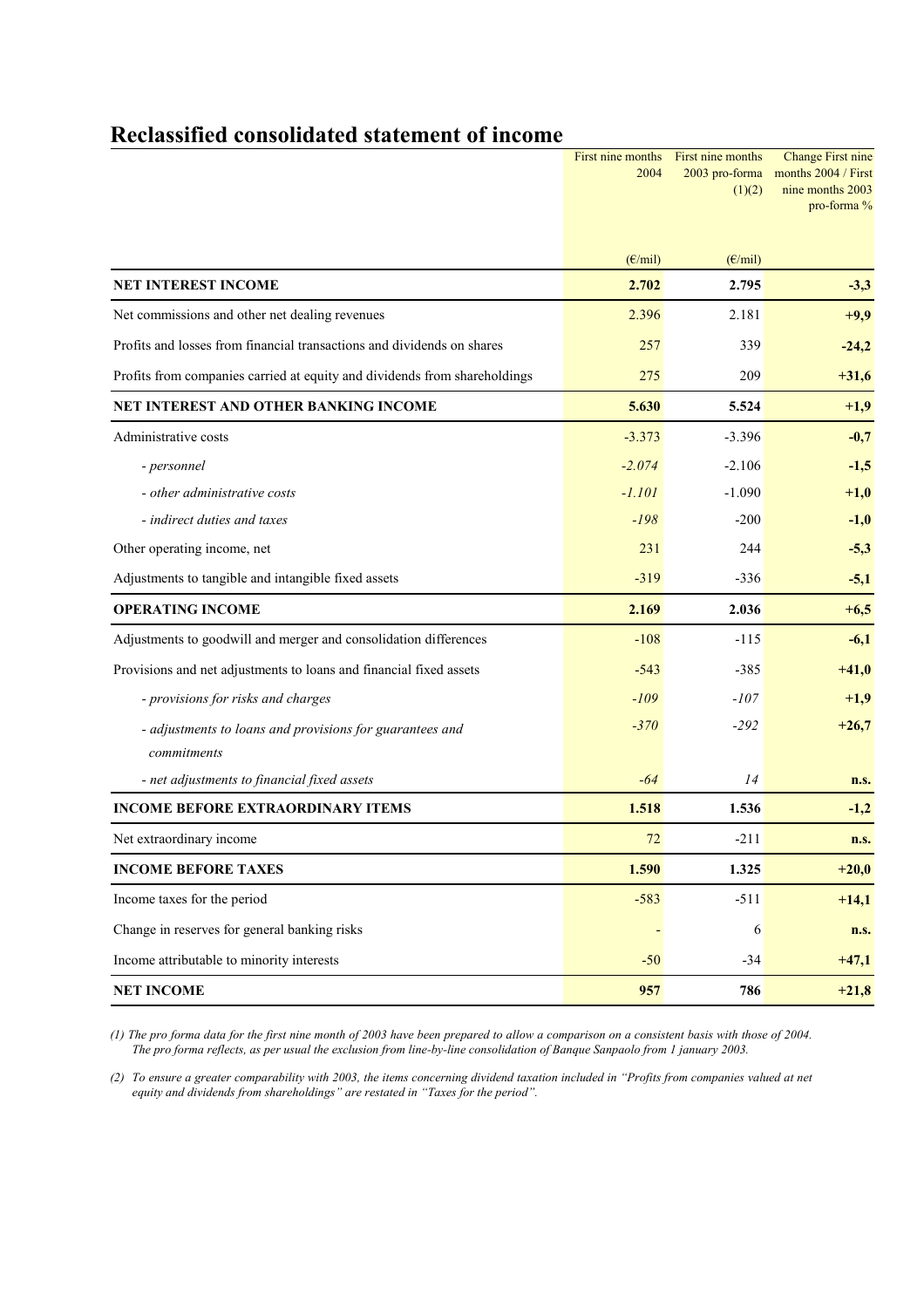## **Quarterly analysis of the reclassified consolidated statement of income**

|                                                                               | 2004         |            |          |          | 2003 (1)             |                      |                      |                |  |  |
|-------------------------------------------------------------------------------|--------------|------------|----------|----------|----------------------|----------------------|----------------------|----------------|--|--|
|                                                                               | <b>Third</b> | Second     | First    | Fourth   | Third                | Second               | First                | Average        |  |  |
|                                                                               | quarter      | quarter    | quarter  | quarter  | quarter<br>pro-forma | quarter<br>pro-forma | quarter<br>pro-forma | quarter        |  |  |
|                                                                               | [ lmin]      | $( i$ mil) | [ lmin]  | ( dmi )  | (jłmil)              | (jłmil)              | [ lmin]              | [ lmin]        |  |  |
| <b>NET INTEREST INCOME</b>                                                    | 891          | 907        | 904      | 921      | 939                  | 932                  | 924                  | 929            |  |  |
| Net commissions and other net dealing revenues                                | 794          | 817        | 785      | 855      | 786                  | 713                  | 682                  | 759            |  |  |
| Profits and losses from financial transactions and<br>dividends on shares     | 62           | 114        | 81       | 108      | 76                   | 178                  | 85                   | 112            |  |  |
| Profits from companies carried at equity and dividends.<br>from shareholdings | 84           | 102        | 89       | 61       | 63                   | 90                   | 56                   | 68             |  |  |
| <b>NET INTEREST AND OTHER BANKING</b><br><b>INCOME</b>                        | 1.831        | 1.940      | 1.859    | 1.945    | 1.864                | 1.913                | 1.747                | 1.868          |  |  |
| Administrative costs                                                          | $-1.115$     | $-1.143$   | $-1.115$ | $-1.214$ | $-1.128$             | $-1.152$             | $-1.116$             | $-1.153$       |  |  |
| - personnel                                                                   | -686         | -635       | -633     | -735     | -636                 | -713                 | -637                 | $-710$         |  |  |
| - other administrative costs                                                  | -363         | -380       | -358     | -422     | -365                 | -372                 | -353                 | $-378$         |  |  |
| - indirect duties and taxes                                                   | -66          | -68        | -64      | -57      | -67                  | -67                  | -66                  | $-64$          |  |  |
| Other operating income, net                                                   | 72           | 83         | 76       | 85       | 82                   | 81                   | 81                   | 82             |  |  |
| Adjustments to tangible and intangible fixed assets.                          | $-112$       | $-107$     | $-100$   | $-148$   | $-113$               | $-116$               | $-107$               | $-121$         |  |  |
| <b>OPERATING INCOME</b>                                                       | 676          | 773        | 720      | 668      | 705                  | 726                  | 605                  | 676            |  |  |
| Adjustments to goodwill and merger and consolidation.<br>differences          | $-36$        | $-37$      | $-35$    | $-43$    | $-35$                | $-46$                | $-34$                | $-40$          |  |  |
| Provisions and net adjustments to loans and financial<br><b>fixed assets</b>  | $-178$       | $-215$     | $-150$   | -474     | $-71$                | $-180$               | $-134$               | $-215$         |  |  |
| - provisions for risks and oharges                                            | $-31$        | $-51$      | $-27$    | $-88$    | -44                  | $-36$                | $-27$                | $-49$          |  |  |
| - adjustments to loans and provisions for                                     |              |            |          |          |                      |                      |                      |                |  |  |
| quarantees and commitments                                                    | $-103$       | $-137$     | $-130$   | -432     | $-122$               | $-102$               | -68                  | $-181$         |  |  |
| - net adjustments to financial fixed                                          |              |            |          |          |                      |                      |                      |                |  |  |
| assets                                                                        | $-44$        | $-27$      | 7        | 46       | 95                   | $-42$                | $-39$                | 15             |  |  |
| <b>INCOME BEFORE EXTRAORDINARY ITEMS</b>                                      | 462          | 521        | 535      | 151      | 599                  | 500                  | 437                  | 421            |  |  |
| Net extraordinary income                                                      | ä,           | 13         | 59       | 179      | $-38$                | $-215$               | 42                   | $-8$           |  |  |
| <b>INCOME BEFORE TAXES</b>                                                    | 462          | 534        | 594      | 330      | 561                  | 285                  | 479                  | 413            |  |  |
| Income taxes for the period                                                   | $-181$       | $-212$     | $-190$   | $-133$   | $-209$               | $-113$               | $-189$               | $-161$         |  |  |
| Change in reserves for general banking risks                                  | ٠            |            |          | 3        | 6                    | ٠.                   |                      | $\overline{c}$ |  |  |
| Income attributable to minority interests                                     | $-15$        | $-17$      | -18      | $-14$    | $-13$                | $-12$                | -9                   | $-12$          |  |  |
| <b>NET INCOME</b>                                                             | 266          | 305        | 386      | 186      | 345                  | 160                  | 281                  | 242            |  |  |

*(1) The pro forma data for the first three quarters of 2003 have been prepared to allow a comparison on a consistent basis. the pro forma figures reflect, as per usual, the line-by-line consolidation of Inter-Europa Bank and proportional consolidation of Cassa dei Risparmi di Forlì from 1 January 2003, as well as the exclusion from line-by-line consolidation of Banque Sanpaolo and proportional consolidation of Finconsumo Banca from the same date. Only for the second and third quarters of 2003, the items concerning dividend taxation included in "Profits from companies valued at net equity and dividends from shareholdings" are restated in "Taxes for the period".*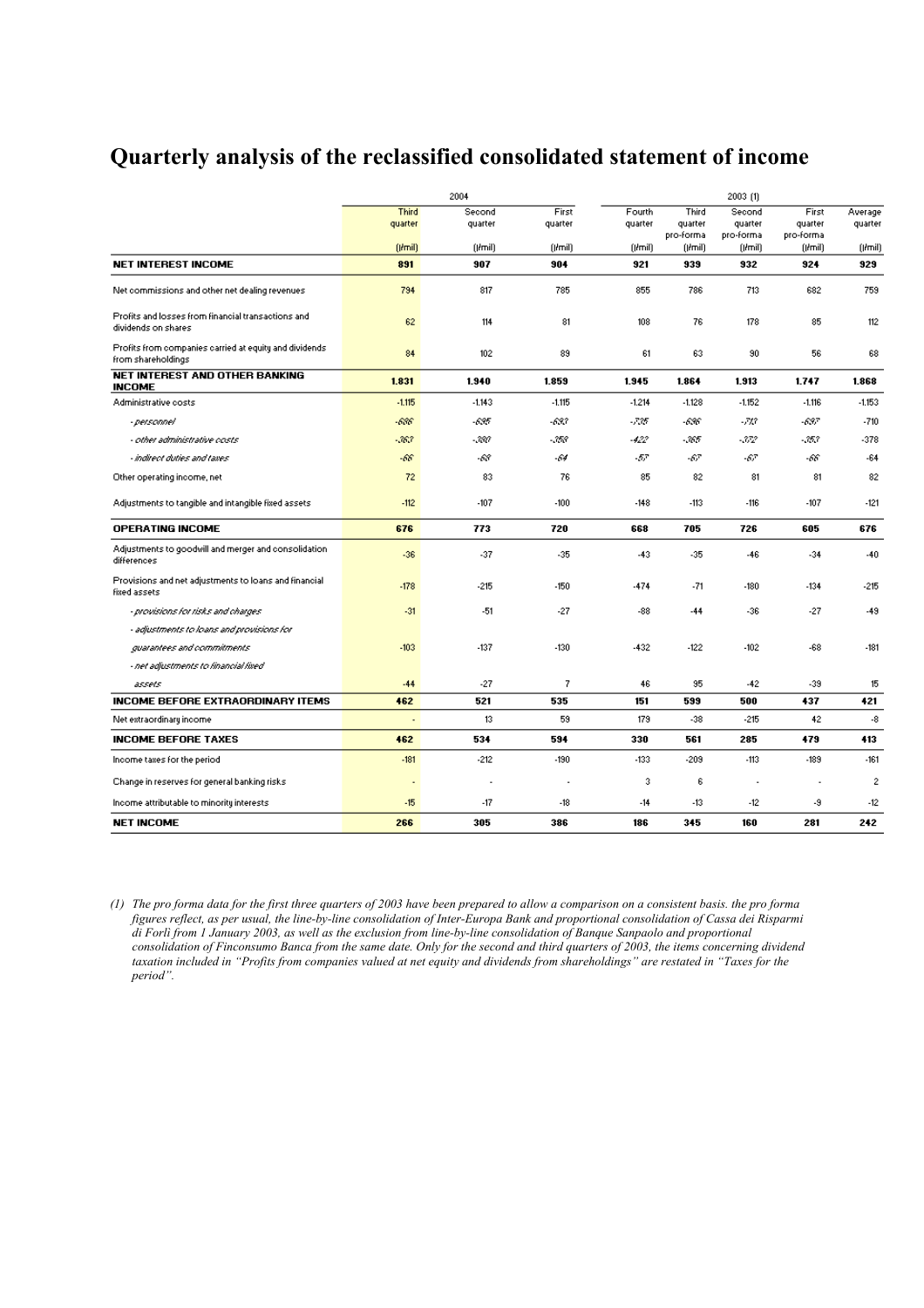# **Reclassified consolidated balance sheet**

|                                                                | 30/9/2004 | 30/9/2003      | Change 30/9/04    | 31/12/2003 |
|----------------------------------------------------------------|-----------|----------------|-------------------|------------|
|                                                                |           | $pro-forma(1)$ | 30/9/03 pro-forma |            |
| <b>ASSETS</b>                                                  | (E/mil)   | (€/mil)        | (%)               | (€/mil)    |
| Cash and deposits with central banks and post offices          | 984       | 963            | $+2,2$            | 1.474      |
| Loans                                                          | 143.153   | 139.679        | $+2,5$            | 146.877    |
| - due from banks                                               | 20.906    | 17.607.        | $+18,7$           | 22.278     |
| - loans to customers                                           | 122.247   | 122.072        | $+0.1$            | 124.599    |
| Dealing securities                                             | 32.348    | 23.642         | $+36,8$           | 22.357     |
| Fixed assets                                                   | 9.787     | 9.690          | $+1,0$            | 9.822      |
| - investment securities                                        | 2.967     | 2.864          | $+3,6$            | 2.935      |
| - equity investments                                           | 4.603     | 4.424          | $+4,0$            | 4.572      |
| - intangible fixed assets                                      | 290       | 334            | $-13,2$           | 343        |
| - tangible fixed assets                                        | 1.927     | 2.068          | $-6,8$            | 1.972      |
| Differences arising on consolidation and on application of the |           |                |                   |            |
| equity method                                                  | 860       | 992            | $-12,8$           | 959        |
| Other assets                                                   | 24.464    | 22.893         | $+6,9$            | 21.091     |
| <b>Total assets</b>                                            | 211596    | 197.859        | $+6.9$            | 202.580    |
| <b>LIABILITIES</b>                                             |           |                |                   |            |
| Payables                                                       | 167.034   | 155.736        | $+7,3$            | 160.255    |
| - due to banks                                                 | 33.169    | 26.638         | $+24,5$           | 28.534     |
| - due to customers and securities issued                       | 133.865   | 129.098        | $+3,7$            | 131.721    |
| Provisions                                                     | 4.192     | 4.026          | $+4.1$            | 4.019      |
| - for taxation                                                 | 1.031     | 725            | $+42,2$           | 732        |
| - for termination indemnities                                  | 924       | 985            | $-6,2$            | 946        |
| -for risks and charges                                         | 1.935     | 2.007          | $-3,6$            | 2.037      |
| - for pensions and similar                                     | 302       | 309            | $-2,3$            | 304        |
| Other liabilities                                              | 22.089    | 20.555         | $+7,5$            | 20.626     |
| Subordinated liabilities                                       | 6.705     | 6.484          | $+3,4$            | 6.414      |
| Minority interests                                             | 331       | 298            | $+11,1$           | 271        |
| Shareholders' equity                                           | 11.245    | 10.760         | $+4,5$            | 10.995     |
| <b>Total liabilities</b>                                       | 211.596   | 197.859        | $+6.9$            | 202.580    |

**1)** *The pro forma data at 30 September 2003, were prepared to allow comparison on a consistent basis. The pro forma situations reflect conventionally the exclusion from the area of full consolidation of Banque Sanpaolo from 1 January 2003*